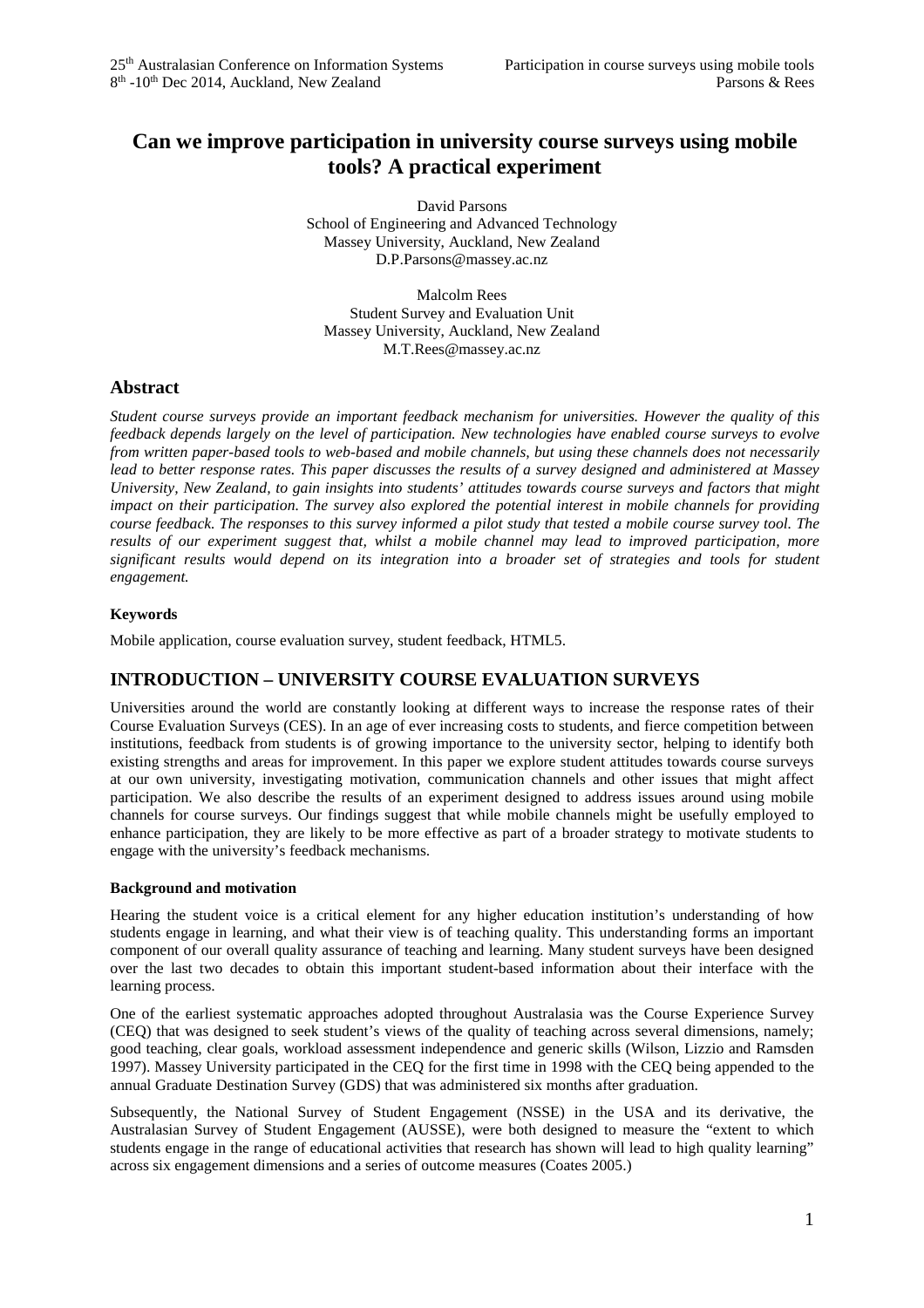More recently, the University Experience Survey (UES) has been adopted in Australia as a means of combining aspects of both the CEQ and the AUSSE into one instrument administered annually to all enrolled first and third year students (Radloff, Coates, Taylor, James & Krause, 2012.) Massey University has adopted its own version of the UES that is applicable to our context (country and student demographic.)

Whilst all these institutional surveys have been developed and refined, further surveys have been conducted to evaluate individual course content and teaching quality from the students' perspective. The development of the current online course evaluation process at Massey University began in 2004 with a review of our previous hard copy in-class course evaluation process by a Teaching Quality Evaluation Working Party. There was a great deal of criticism of the instrument we were using at the time, and the Academic Board of the day resolved to introduce a new standardised online summative course evaluation process along with a separate flexible online teaching evaluation instrument that could be used either summatively or formatively. The new instrument underwent testing and piloting over several years but it was not until 2010 that it was fully implemented.

At the time that we made this change, no commercial solutions were available, so the decision was made to build our own in-house application that was modelled on a system in use at Curtin University called *e*VALUate (Oliver, Tucker, Gupta and Yeo 2008). We call our fully integrated online evaluation instrument the Massey Online Survey Tool (MOST.) There were many good reasons why we migrated the administration from a hard copy in-class system to an online application, including; simpler administration, not using in-class time for evaluations, reductions in cost, improved administration of coding, reductions in transcription, better distribution to absentee internal students, enhanced reporting, less susceptibility to teacher influence, and better distribution overall to our distance students.

Notwithstanding the good reasons for migrating to online evaluations, concerns have emerged regarding the potential for bias because of lower response rates observed in online evaluations. Response rates at Massey University have hovered at approximately 30% for the three full years of online evaluations. These are similar to response rates reported elsewhere. Nulty (2008) reported response rates of 33% for online versus 56% for hard copy across several reports. Bennett and De Bellis (2009) reported reductions in response rates as well as similar issues to those we have experienced when migrating from hardcopy to online surveys.

There have been a small number of reports where very high response rates have been achieved using online evaluations. Bennett and Nair (2010) described the effectiveness of a comprehensive communication strategy and dramatic improvements in response rate in one case study. A similar project was attempted at Massey University but we were unable to replicate the same improvements, though it should be noted that our student cohort was from a different field of study than those in the original project. Knight, Naidu, and Kinash (2012) describe the use of compulsory online evaluations with a punitive action for those who did not participate. Not surprisingly, this resulted in dramatic improvements. Dommeyer, Baum, Hanna and Chapman (2004) reported response rates of 86% using a grade incentive. However neither of these two options have been felt suitable for adoption at Massey University.

The university has, however, developed a number of different administrative tools and activities to assist the promotion of MOST, e.g. Twitter, Facebook, TV screens located on campus, a hard copy book mark, a video by the Vice-Chancellor, a link on the Learning Management System for students to view the invitation to participate, and hard copy posters, all trialled in 2014. Staff contact is done via a dedicated MOST internal distribution list and a report showing daily activity during the administration phase is available for staff to view. Unfortunately there is little evidence to suggest that any of these initiatives has had a significant impact on student participation, though the staff distribution list has proven to be an effective way of reminding staff to initiate the evaluations.

A number of theories exist to explain the motivation for participating, or not, in surveys. These are mostly social exchange theories developed prior to the advancements in technology seen today (Dillman 2014.) The question is posed by Dillman as to whether these types of theory still apply in today's asynchronous, rapid-fire, technologically driven world. Given that many social interactions are now immediate, rapid and often online, it is possible that the reasons for participation (or not) in activities like surveys are being exposed to quite different criteria than we may traditionally have considered.

### **The focus of this project: Will mobile solutions help?**

The focus of this project relates to just one of the many aspects described by Dillman (2014) that need to be considered for successful survey outcomes, i.e. the idea of making the survey, in this case a course evaluation, more accessible by providing access through a mobile channel, as opposed to the usual URL link to a survey. Theoretically, mobile access provides an asynchronous, accessible and modern way to link to evaluation but; will this by itself enhance participation in the activity?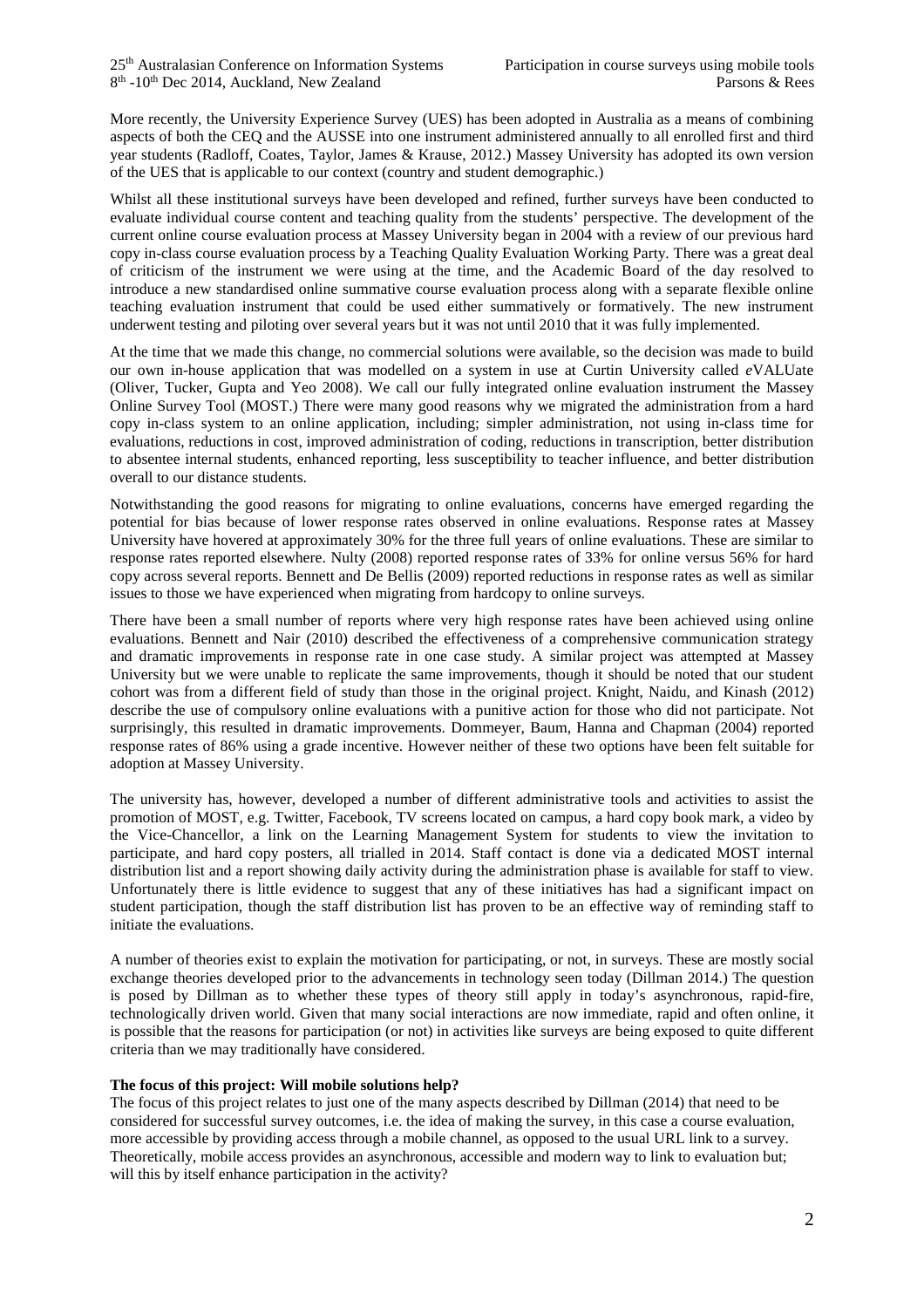So far there have been few publications describing the effectiveness of using mobile technology specifically for survey administration purposes. Guidry (2012) showed that only 4.2% of the respondents to the 2011 National Survey of Student Engagement Survey (NSSE) in the USA used a mobile device to respond when provided with that option. Millar and Dillman (2012) were unable to demonstrate a significant uptake in respondents using mobile devices. Mirosa (2013) reported the ineffectiveness of providing QR codes for accessing surveys. Despite these discouraging results, it is nevertheless the case that mobile channels for course surveys may be useful as just one of a set of multiple platforms that may be used for responses (Pope 2010), without sacrificing data quality (Mavletova 2013.) The type of mobile channel may also be important. None of the previously cited publications report the use of mobile apps specifically for course evaluations in a tertiary setting. One other aspect that may be relevant is whether simply increasing the number of technology options for students to access course surveys, within which multiple mobile channels could be utilised, might increase overall participation. For example Anderson, Brown and Spaeth (2006) noted that 34% of students who did not participate in one survey reported issues related to technology. It is possible that providing a range of alternative mobile channels for students to participate in surveys might help to mitigate these issues.

## **MEASURING FACTORS IN COURSE SURVEY PARTICIPATION**

To try to gain some insights into current students' participation in online course surveys, and to explore some options for the future, a survey was conducted to better understand students' attitudes towards the current CES, and also to explore the potential demand for different mobile channel options for course surveys. This survey was distributed through Qualtrics software, licensed to the university.

The survey was publicised to two summer school classes in the 2013-14 semester, with a total of 116 enrolments. From these courses, we had 40 responses (34%), though not all respondents answered all the survey questions. It should be noted that, due to some questions being dependent on previous answers, even those who fully completed the survey would not have responded to every question. Most of the students were not new to Massey (30 out of 34 respondents who answered this question stated that they were not first year students) so we might reasonably have expected many of them to have had previous experience of the MOST survey system.

The survey consisted of 27 questions, which were mostly either multiple choice or Likert scale questions. Some of the multiple choice questions allowed multiple answers. In addition there were two 'ordering' questions, where respondents were asked to put items in order of preference or importance. The first part of the survey was designed to find out how students had engaged with course surveys in the past; if they had or had not participated, and their reasons for their choices. The second part of the survey was designed to find out how students engaged with the channels through which the surveys were currently publicised; email, web sites and promotions. The final part of the survey attempted to find out whether a mobile delivery channel for course surveys might be viewed favourably, and what form such a channel might take.

In the following section we report on the results of those questions that revealed useful information for our study.

### **Previous engagement in course surveys**

The survey began by exploring students' previous engagement in providing course feedback. When asked 'Do you feel as if it is your place to have a say about your courses' almost all of the respondents (30 out of 33) said that they did, yet in answer to the question 'How many of last semester's MOST survey evaluations did you respond to?' almost half had not responded to any surveys. This may be because some of them had not been in courses where surveys had been administered, but the results also indicated other factors. In the following free text question, which was targeted specifically at these students, asking them why they had not responded, several noted that they had not been enrolled in the previous semester, but most of the remainder identified timing issues, such as 'survey was same time with the final examination,' or simple lack of interest, for example 'I forget about the notification then I cannot be bothered.' Less than half of the respondents stated that they felt obliged to participate in surveys. Although the respondents indicated that getting feedback was important in their willingness to participate in course surveys, less than half had looked at any of the feedback received from the surveys to which they had responded. On a more positive note, those students who had responded to a survey in the previous semester were asked why they had done so. The number of responses was small, but several of them expressed positive opinions regarding the value of such surveys, including 'because I wanted my opinions to be heard', and 'I think it can make a difference.'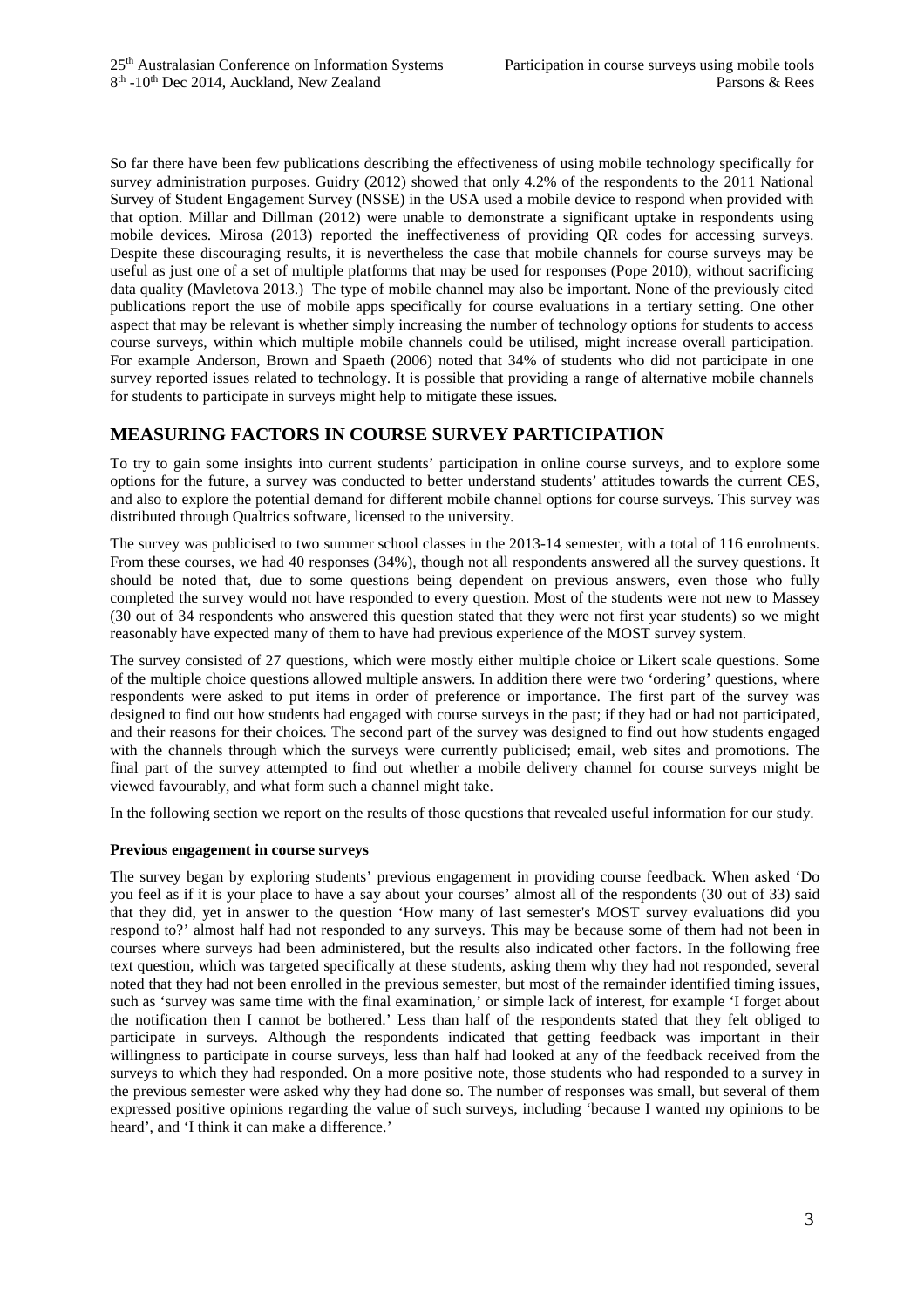### **Participation factors**

A number of factors may influence participation. As well as feelings about their value, as described above, these also include efforts to publicise course surveys. The university has used a number of channels in attempting to make students aware of surveys. Of these, the most visible was promotion through Stream, the university's (Moodle-based) Learning Management System. Other channels seem to have had limited impact (Figure 1.) About half our respondents also reported that lecturing staff had directly encouraged them to respond to surveys.



Figure 1: Responses to the question 'Have you noticed any of these course evaluation promotions? (Select all that apply)'

It was also clear from the survey that Stream sites were being checked regularly by the vast majority of respondents, further indicating the importance of Stream as a communication channel for student feedback (Figure 2.)

| #              | <b>Answer</b>          | <b>Response</b> | %    |
|----------------|------------------------|-----------------|------|
| 1              | <b>Never</b>           | $\mathbf 0$     | 0%   |
| 2              | Less than Once a Month | 0               | 0%   |
| 3              | Once a Month           | $\mathbf 0$     | 0%   |
| 4              | 2-3 Times a Month      | 1               | 5%   |
| 5              | Once a Week            | 0               | 0%   |
| 6              | 2-3 Times a Week       | 8               | 40%  |
| $\overline{7}$ | Daily                  | 11              | 55%  |
|                | Total                  | 20              | 100% |

Figure 2: Responses to the question 'How often do you look at your Stream sites?'

As well as the LMS, emails are used as one of the main communication channels for publicising course surveys. We wanted to know whether students were likely to actually read emails sent from the university to inform them about these surveys. The responses indicated that nearly all the students regularly checked the email address they gave the university when they enrolled. There was much less use of the email addresses that were supplied to them through the university Intranet. However the course surveys are publicised through the email addresses provided by the students, so use of this channel did not appear to be one of the problems of reaching out to students.

Despite the somewhat lukewarm responses to the course surveys, there was little appetite, among those who responded, for a return to the compulsory in-class survey model that had been in use prior to current on-line optin system (Figure 3). This suggests that any change to the course survey system would need to be forward looking and involve new initiatives rather than returning to the past.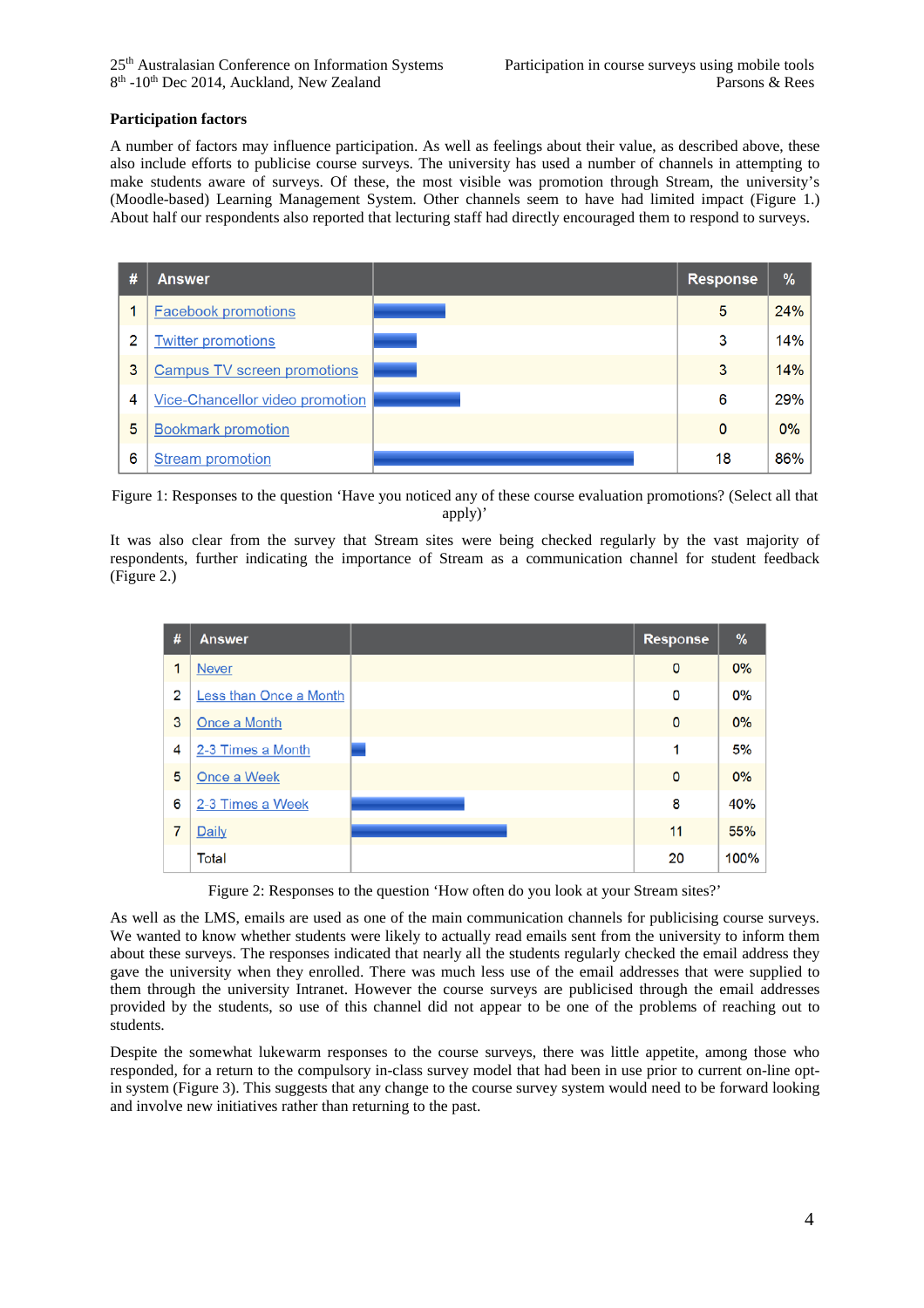$25<sup>th</sup>$  Australasian Conference on Information Systems Participation in course surveys using mobile tools  $8<sup>th</sup>$ -10<sup>th</sup> Dec 2014. Auckland. New Zealand Parsons & Rees  $8<sup>th</sup>$  -10<sup>th</sup> Dec 2014, Auckland, New Zealand

| #              | Answer                              | <b>Response</b> | $\%$       |
|----------------|-------------------------------------|-----------------|------------|
|                | Prefer an opt-in online survey      | 11              | 55%        |
| $\overline{2}$ | Prefer a compulsory in-class survey | 4               | <b>20%</b> |
|                | No preference                       | 5               | 25%        |
|                | Total                               | 20              | 100%       |

Figure 3: Responses to the question 'Do you have a preference for either an opt-in online survey (like the current MOST surveys) or a compulsory in-class survey?'

We asked the respondents to put in order of importance the types of questions that are asked by default through the course survey system (though it should be noted that there are many additional options that can be included.) These question types related to; course content or structure, teaching, satisfaction, feedback, workload, assessment and learning environment. Of these, a large majority of respondents rated questions about course content or structure as their first choice and the questions about teaching as their second choice. This response may at least help us to encourage future responses by emphasising the opportunity to comment on these two features.

### **Mobile options for survey access**

Part of the survey was designed to see what interest there might be in a mobile option for responding to course surveys. Access to a suitable device did not seem to be a barrier, since 18 out of 20 respondents said they used a smartphone and/or wireless touchscreen device. No specific device type appeared to be significantly more popular than any other, and the general responses indicated that any mobile solution should target any browser or device rather than a specific platform (Figure 4.) There was also clearly a willingness to install mobile apps onto these devices; two thirds of the respondents reported that they had installed at least ten such apps.



Figure 4: Responses to the question 'What type(s) of device do you think a mobile Massey course survey app would need to work on for you to download and use it?'

Students were asked what features they would like to see in a mobile application providing services relevant to their university lives. We saw the possible provision of an app with multiple features as a potential incentive to download an application that would also support a course survey tool. There was, however, limited enthusiasm for a course survey feature as part of such an app. We asked the students which features they would be most interested in, and also which features they would be least interested in. The suggested options were Campus maps, Timetables, Grades, Surveys, Events information, Library, and other suggestions that the students might make. The results indicated that the most favoured features were timetables and grades, while the least favoured features were campus maps and surveys. There were two suggestions for other features, 'info about my papers;' and 'key semester dates / exam timetable.' It should be mentioned that the university already has a mobile app that students can install on their devices, but it has limited functionality. It contains campus maps (the least favoured feature in our survey), some basic contact details, and a rather convoluted timetable download system that requires logging into the standard web site version. Since this system would benefit from additional features, we were interested to see if a survey tool might be welcomed as one of these additions, but this was not seen as a priority by our respondents. The responses to a more specific question about the value of being able to download a dedicated mobile app averaged close to the 'undecided' mark.

Despite the lack of enthusiasm for mobile survey apps and features when compared to other features that were perceived as more useful, around half the students surveyed did suggest they would participate more if the current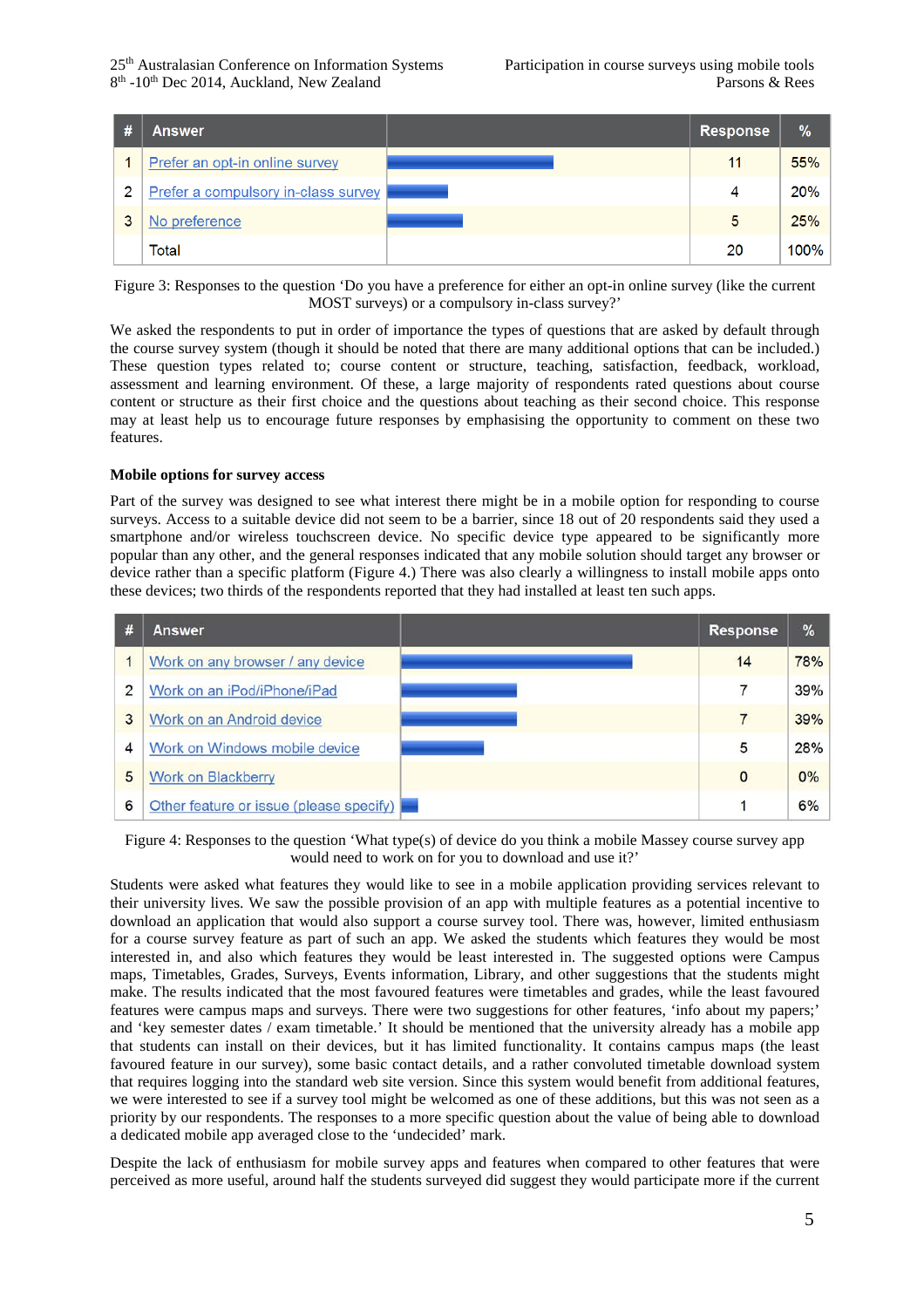surveys were presented in more mobile friendly web pages. When asked if receiving a notification through a mobile app that a course survey was open for responses would make them more inclined to participate than an email invitation, responses were evenly distributed between 'Yes', 'No' and 'Maybe.'

### **Summary analysis of the survey results**

The results of the survey were in some senses mildly encouraging, but also somewhat disappointing. It was encouraging to see that the learning management system and email communications were likely to reach the vast majority of students, though whether they actually responded to those channels was less certain. Some students certainly recognised the positive value of course surveys, and there was clearly a preference for on-line surveys over the old manual in-class version. Responses to the possibility of a mobile survey were somewhat disappointing, particularly when compared to the potential popularity of other mobile services. On the other hand there was some interest in a mobile version of the web based survey, and it was clear that any mobile survey should be designed to work across different mobile operating systems and browsers.

## **DEVELOPING A MOBILE SURVEY TOOL - MOBIMOST**

As a result of the survey, we decided that there was potentially enough interest from the students to make it worth developing a mobile browser-based survey option, but that it would need to be a low cost pilot, given the limited level of enthusiasm. This tool was called MobiMOST, and was intended to provide the same default set of survey questions as the web-based MOST tool, but through a mobile interface. Given the lack of interest in a dedicated mobile app, and also the range of mobile devices used by students, we decided we would develop a mobile survey tool that was based on HTML5, to make it accessible on any modern mobile browser. However, as explained later, the use of a multi-channel development tool enabled us to also deploy this browser-based survey as an Android app with minimal additional effort. We chose the Android option of app deployment as it was the easiest and cheapest option to integrate into the pilot study.

### **Developing MobiMOST**

To develop the MobiMOST application efficiently and quickly, we looked at a number of rapid application development tools that make it quick and easy to develop HTML5 applications. After evaluating several such tools, we decided to use Appery, described on the Appery.io web site as a 'cloud-based HTML5, jQuery Mobile & Hybrid Mobile App Builder.' The Appery application also offers the ability to deploy HTML5 applications to iOS, Android, or Windows Phone platforms without any additional coding. Appery was chosen predominantly due to the ease and speed in which a mobile web application can be created, at relatively low cost, but its ability to convert HTML5 apps into native code without additional effort contributed to the decision. Figure 5 shows some examples from the interface of the HTML5 app developed for mobile clients.



Figure 5: Examples from the MobiMOST survey system interface

Appery enabled us to create the user interface to a mobile course survey using HTML5. However we still had to connect that user interface to a system that would manage the resulting survey data. This system would need to be robust and secure. Ideally, we would have linked the mobile client directly to the existing survey system, but this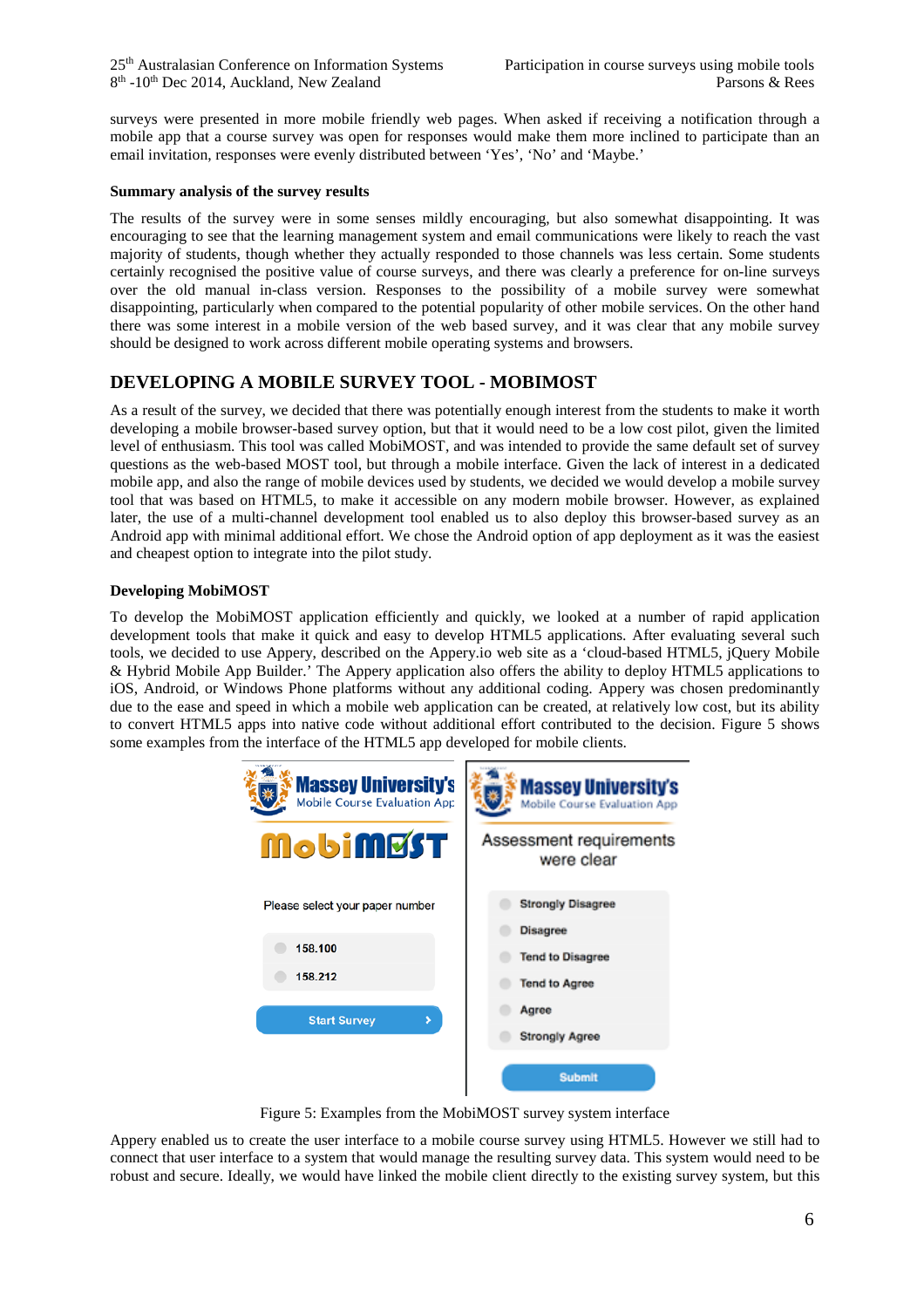is a proprietary system with limited API access. Therefore we decided that as the survey backend we should again use Qualtrics, since this was already licenced, offered enterprise level security and performance, and supported web service APIs for external connections. We used this API to connect to a set of Qualtrics polls, which is a much simpler system than a full Qualtrics survey but was sufficient for the simple multiple choice questions that we needed to ask to match the current MOST system.

### **System architecture**

Figure 6 shows the architecture that we used to create the mobile survey solution. The HTML5 app was deployed onto a virtual server hosted by the university with a public URL, from where it could be downloaded to mobile devices either directly using the URL, or by scanning a QR code, or by downloading it to an Android device from the Google Play store. At the end of the survey, the mobile client uploaded its data through a web service to a set of polls (one per question) hosted on the Qualtrics server, where the data was securely stored and could be analysed.



Figure 6: Architecture of the MobiMOST survey system

### **Testing MobiMOST**

In order to provide a fair comparison of MobiMOST and the usual web-based MOST tool, the students in the two summer school classes previously identified were invited to participate in the end of course survey using either the web-based system or the mobile system. We were careful not to publicise the mobile survey system any more than the web-based system but to try to give the students an equal awareness of both options. However, the invitations could not be sent out in exactly the same way. The web-based system automatically emails the students on two occasions, inviting them to participate in the survey. To invite the same set of students to, as an alternative, use the mobile channel, we sent two news items through the learning management system, at a similar time to the web based survey. These news items are automatically emailed to students using the same addresses that are used by the MOST system. The news item contained a web link for the survey, a QR code to the same link, and also a link to the Android app on the Play Store. We made the mobile survey available for the same length of time as the web-based survey.

### **Results**

The MobiMOST version of the course survey had 16 respondents, but only 12 of these filled in the complete survey. Despite this quite small number, the results turned out to be nonetheless interesting. Since not all papers are surveyed every year, and limited offerings run in summer school, we do not have an extensive set of data to use as a comparison. However, the data we have available is shown in Table 1. For paper 158.100, we have the results of a previous summer school survey from 2011, along with the 2014 summer school surveys using both the web-based version of MOST and the mobile version, MobiMOST. It should be noted that the summer school surveys take place at the end of the semester, so that a 2014 survey relates to the 2013-14 summer school semester in a New Zealand university calendar. In addition, the table includes the most recent web-based survey for paper 158.100, from semester 1 2014 (June 2014). For 158.212 we have no earlier surveys (this is a recent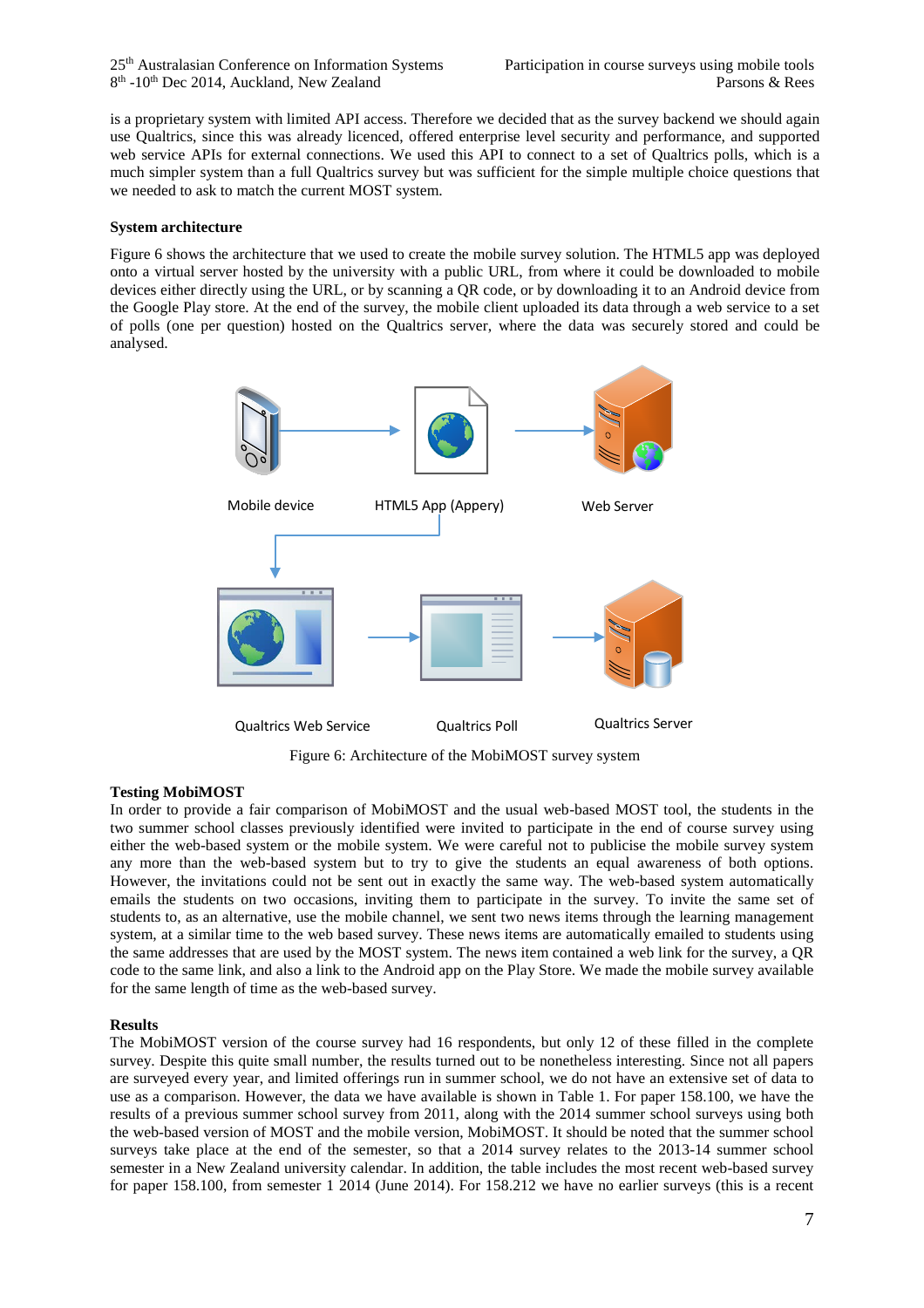addition to summer school) so we can only compare the web based and mobile surveys for this offering. It is notable that the use of the mobile survey tool seems to have roughly doubled the participation rate, though overall this is still relatively low. The comparison with the most recent survey, where no mobile option was available, is perhaps the most striking. The rate of web survey responses appears to be remarkably consistent at around 16%, suggesting that the mobile survey did indeed directly increase participation rates. Although we have no historical (or subsequent) data for 158.212, the response rates suggest that the mobile survey tool may have again roughly doubled the response rate.

One characteristic of this data to note is that the average response rate for our on line surveys is only around half the figure cited earlier for MOST across the whole university. One reason for this may be that previous analysis of MOST results suggests that participation rates increase as students reach higher levels of study, whereas our cohort were studying 100 and 200 level papers. However there are almost certainly other factors at play that we have not yet been able to identify.

Included in the mobile survey results are the users of both the mobile web HTML5 version and the Android app. The number of installs on Android devices, as measured by the Android Developer Console, was only 4, so as our original survey suggested, use of a mobile web app was considerably more popular than using a downloaded device specific app, though had we also deployed the app to iTunes and the Microsoft store this may have changed the results somewhat.

| Paper                                   | Enrolments | Responses | % Rate |
|-----------------------------------------|------------|-----------|--------|
| $158.100 (2011 - web survey)$           | 34         | 5         | 15%    |
| $158.100 (2014 - web survey)$           | 59         | 10        | 17%    |
| 158.100 (2014 $S1*$ – web survey)       | 117        | 19        | 16%    |
| $158.100 (2014 - \text{mobile survey})$ | 59         | 8         | 14%    |
| $158.212(2014 -$ web survey)            | 52         | 8         | 15%    |
| $158.212 (2014 - \text{mobile survey})$ | 52         | 8         | 15%    |

|  |  |  | Table 1. Course Survey Response rates |  |
|--|--|--|---------------------------------------|--|
|--|--|--|---------------------------------------|--|

*\* This is the semester 1 offering as opposed to summer school*

## **CONCLUSION**

The results of our study suggest that mobile channels may have a valuable role to play in increasing response rates to course surveys, but on their own they do not provide the dramatic improvements in engagement that the university would like to see. Although we saw a doubling of responses in our study, this still only brought the total response rate up to around 30%. Thus, if used, they would have to be seen as one of a number of initiatives that might, together, see more significant improvements in response rates. Other components of such a strategy might include specific contributions by staff, reported elsewhere, to encourage their students to participate (Nulty 2008; Bennett and Nair 2010; Knight, Naidu and Kinash 2012.) Our survey suggested that only half the students recalled being directly encouraged to participate in surveys by their lecturers and as Dillman (2014) describes, developing trust and personal benefit are both key components of a successful survey experience. Our results also suggested that design features such as timing, nature and frequency of reminders might also have an impact, likewise the timing of the survey itself, giving students more time to do the survey after their exams were completed. Further suggestions addressed elsewhere but not yet considered by the university include various types of incentive.

Looking specifically at the options for a mobile survey channel, it was clear both from our original survey and from the results of our mobile poll that the most popular mobile channel for responding to surveys was through a dedicated mobile web interface (such as the one we built using HTML5), rather than through a mobile app. However if the existing university mobile app, deployable on both Android and iOS devices, could be developed to provide more of the features highlighted as useful by the students, the addition of a survey option might increase participation, not least because its inclusion could allow the use of notifications of survey availability directly to the device.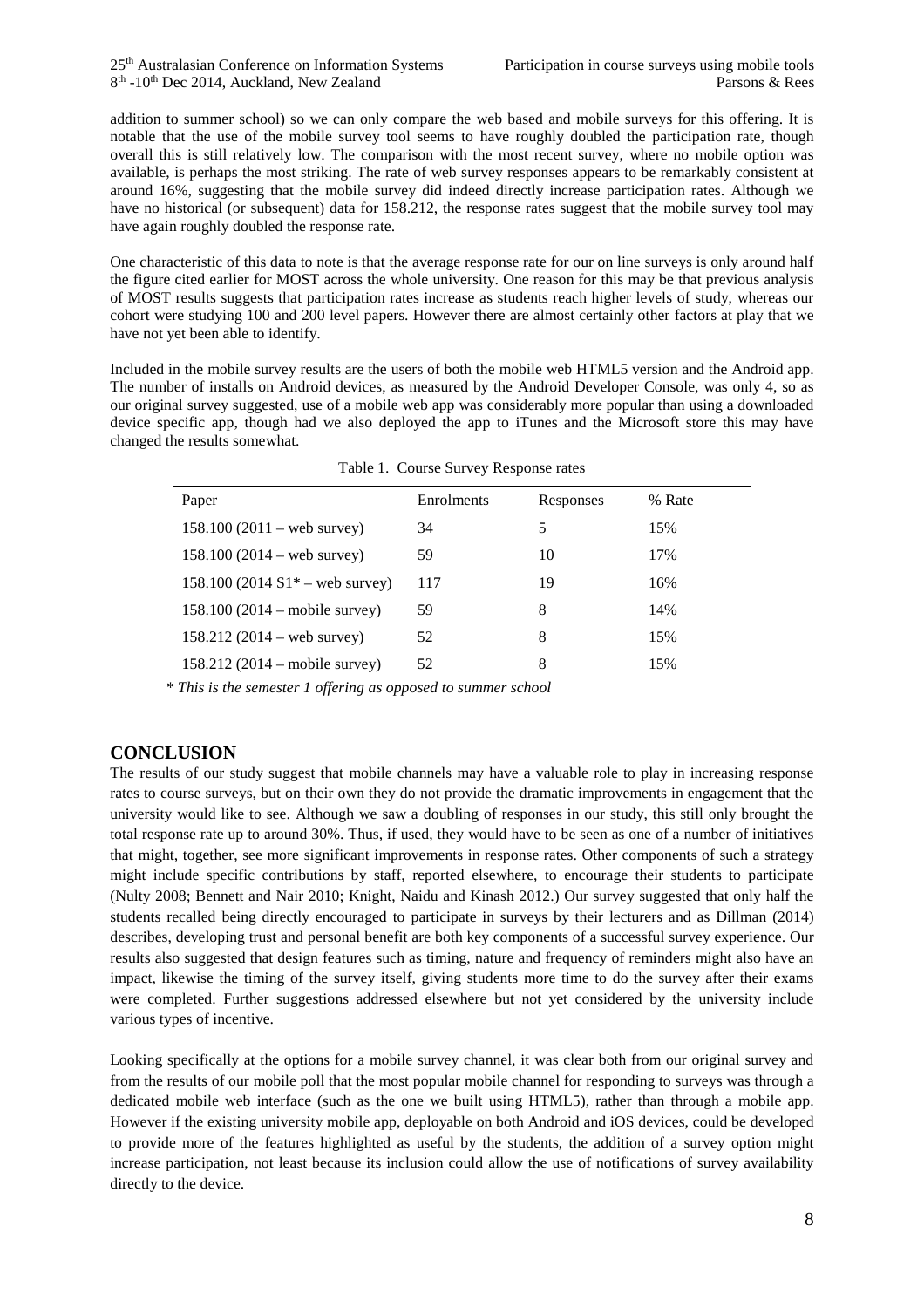### **REFERENCES**

- Anderson, J., Brown, G., and Spaeth, S. 2006. Online Student Evaluations and Response Rates Reconsidered. *Innovate* (2:6).
- Bennett, L., and Nair, C.S. 2010. "A recipe for effective participation rates for web-based surveys," *Assessment and Evaluation in Higher Education,* (35:4), pp 357-365.
- Bennett, T. and De Bellis, D. 2009. "The Move to a System of Flexible Delivery Mode (Online versus Paper) Unit of Study Student Evaluations at Flinders University," *Journal of Institutional Research*, (15:1) pp 41- 53.
- Coates, H. 2005. The Value of Student Engagement for Higher Education Quality Assurance, *Quality in Higher Education,* (11:1) pp 25-36.
- Dillman, D., Smyth. J., and Christian, L. 2014. *Internet, Phone, Mail and Mixed-Mode Surveys: the Tailored Design Method.* Hoboken, NJ: John Wiley.
- Dommeyer, C.J., Baum, P., Hanna, R., and Chapman, K. 2004. "Gathering faculty teaching evaluations by inclass and online surveys: their effects on response rates and evaluations," *Assessment and Evaluation in Higher Education*, (29:5) pp 611-623.
- Guidry, K. 2012. "Response Quality and demographic characteristics of respondents using mobile device on a web-based survey". In Proc. *Annual meeting of the American Association of Public Opinion Research*, Orlando, FL.
- Knight, D., Naidu, V., and Kinash, S. 2012. "Achieving high student evaluation of teaching response rates through a culture of academic collaboration*.*" In Proc. *Australian Higher Education Forum*. 8 – 10 October, CQU, Rockhampton, Australia.
- Mavletova, A. 2013. "Data Quality in PC and Mobile Web Surveys," *Social Science Computer Review*, (31:6) pp 725-743.
- Millar, M., and Dillman, D. 2012. Encouraging responses via smartphones: effects on respondents' use of mobile devices and survey response rates. *Survey Practice*, (5:3).
- Mirosa R. 2013. "A technological tragedy QR codes as a recruitment tool for online surveys of students and graduates." Paper presented at the Association for Tertiary Education Management (ATEM) conference, 3 - 4 July, Wellington, New Zealand.
- Nulty, D. 2008. "The adequacy of response rates to online and paper surveys: what can be done?" *Assessment and Evaluation in Higher Education,* (33:3) pp 301-314.
- Oliver, B., Tucker, B., Gupta, R., and Yeo, S. 2008. "*e*VALUate: An evaluation instrument for measuring students' perceptions of their engagement and learning outcomes." *Assessment & Evaluation in Higher Education.* (33:6) pp 619-630.
- Pope G. 2010. "Getting better response rates and data from course evaluations." Retrieved 14 July, 2014, from<http://blog.questionmark.com/getting-better-response-rates-and-data-from-course-evaluations>
- Radloff, A,. Coates, H., Taylor, R., James, R., and Krause, K. 2012. *University Experience Survey*. Report commissioned by the Department of Industry, Innovation, Science, Research and Tertiary Education, Australia, Australian Government
- Wilson, K., Lizzio, A., and Ramsden, P. 1997. "The development, validation and application of the course experience questionnaire," Studies in Higher Education, (22:1) pp 33–53.

### **ACKNOWLEDGEMENTS**

The authors wish to acknowledge the support of a Massey University Innovation and Excellence Grant for this project, also the contributions of our undergraduate research assistants; Emad Said and Kasarn Doungprateep.

### **INTELLECTUAL PROPERTY**



This work is licensed under a Creative Commons Attribution-NonCommercial 3.0 Australia License. To view a copy of this license, visit<http://creativecommons.org/licenses/by-nc/3.0/au/>